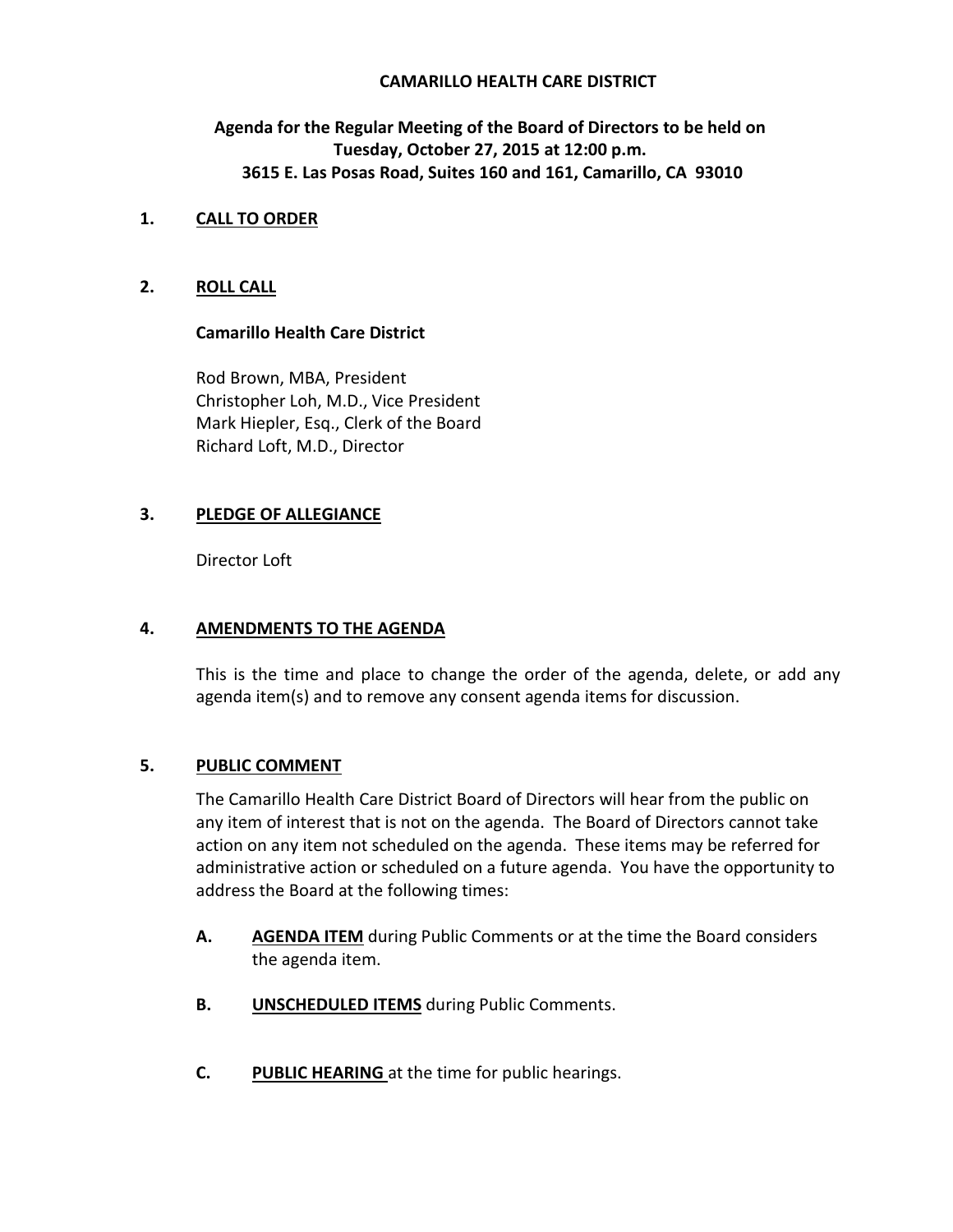#### **6. APPROVAL OF MINUTES**

It is the recommendation of the District Administration that the Board of Directors approve the minutes of the Regular Meeting of September 29, 2015. **(Please see Section 6A)**

| <b>MOTION</b> | <b>SECOND</b> |                | <b>ABSTAIN</b> |      | <b>PASS</b> |
|---------------|---------------|----------------|----------------|------|-------------|
| <b>Brown</b>  | ∟oh           | <b>Hiepler</b> |                | _oft |             |

#### **7. ACTION ITEM**

**A.** Consideration, discussion, and approval of Applicant Scott Packham, DDS, to fill the vacancy on the Board of Directors. Following candidate interview sessions held on October 20, 2015, it is the recommendation of the Ad Hoc/Executive Committee that the Board of Directors appoint Scott Packham, DDS, to the vacated position on the Camarillo Health Care District Board of Directors. **(Please see Section 7-A)** 

| <b>MOTION</b>         | <b>SECOND</b> | <b>ABSTAIN</b> | <b>PASS</b> |  |
|-----------------------|---------------|----------------|-------------|--|
| <b>Roll Call Vote</b> |               |                |             |  |
| Director Brown        |               |                |             |  |
| Director Loh          |               |                |             |  |
| Director Hiepler      |               |                |             |  |
| Director Loft         |               |                |             |  |

 **B.** Consideration, discussion, and approval of the District's Financial Audit Report for Fiscal Year 2014/2015, prepared and presented by Mark Poindexter, CPA, Poindexter & Company. (**Please see Section 7-B)** 

| <b>MOTION</b> | <b>SECOND</b> | <b>ABSTAIN</b> | <b>PASS</b> |
|---------------|---------------|----------------|-------------|
|               |               |                |             |

**BROWN\_\_\_\_\_\_ LOH\_\_\_\_\_\_ HIEPLER\_\_\_\_\_\_ LOFT\_\_\_\_\_\_** 

**C.** Consideration and approval of Resolution 15-10 Honoring Peggy O'Neill, RN, for her nineteen Years of Service as a Director with the Camarillo Health Care District. **(Please see Section 7-C)**

| <b>MOTION</b>         | <b>SECOND</b> | <b>ABSTAIN</b> | <b>PASS</b> |  |
|-----------------------|---------------|----------------|-------------|--|
| <b>Roll Call Vote</b> |               |                |             |  |
| Director Brown        |               |                |             |  |
| Director Loh          |               |                |             |  |
| Director Hiepler      |               |                |             |  |
| Director Loft         |               |                |             |  |
|                       |               |                |             |  |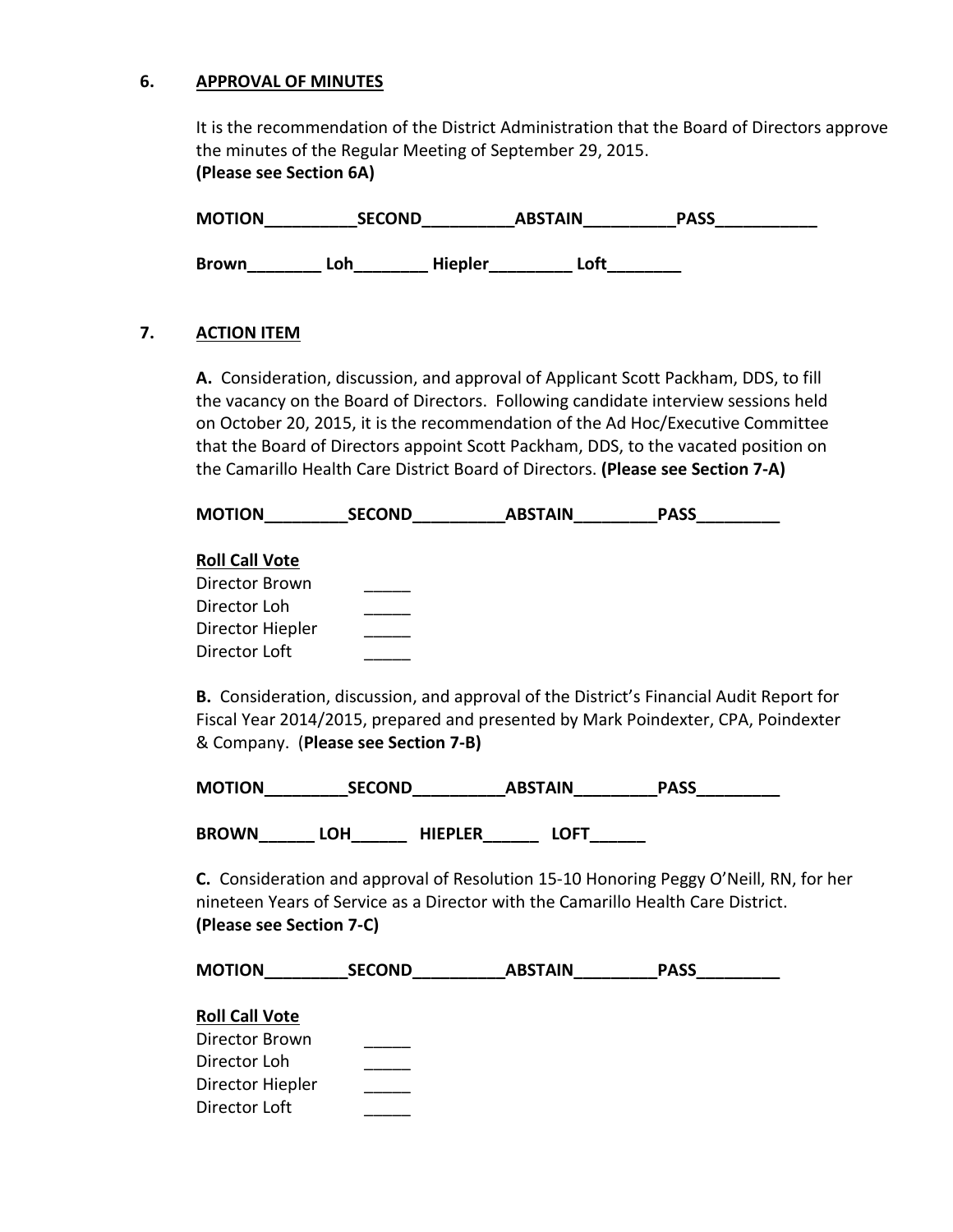**D.** Consideration, discussion, and approval of recommended revisions to the Camarillo Health Care District Bylaws. **(Please see Section 7-D)** 

|           |                          |                                            | MOTION SECOND ABSTAIN PASS                                |                                                                                 |
|-----------|--------------------------|--------------------------------------------|-----------------------------------------------------------|---------------------------------------------------------------------------------|
|           | <b>Roll Call Vote</b>    |                                            |                                                           |                                                                                 |
|           | Director Brown           |                                            |                                                           |                                                                                 |
|           | Director Loh             |                                            |                                                           |                                                                                 |
|           | Director Hiepler         |                                            |                                                           |                                                                                 |
|           | <b>Director Loft</b>     |                                            |                                                           |                                                                                 |
|           |                          |                                            |                                                           | E. Review and Approval of Professional Fee Agreement with Meyers Nave to assist |
|           |                          |                                            | as General Counsel to the Camarillo Health Care District. |                                                                                 |
|           | (Please see Section 7-E) |                                            |                                                           |                                                                                 |
|           |                          |                                            |                                                           | MOTION SECOND ABSTAIN PASS                                                      |
|           |                          |                                            | BROWN_______LOH________ HIEPLER________ LOFT_______       |                                                                                 |
|           | <b>CONSENT CALENDAR</b>  |                                            |                                                           |                                                                                 |
| А.        |                          | Donations: September 2015                  |                                                           |                                                                                 |
|           |                          | (Please see Section 8-A)                   |                                                           |                                                                                 |
| <b>B.</b> |                          | October 20, 2015. (Please see section 8-B) |                                                           | Approval of the Minutes of the Executive Committee Meeting held on              |
|           |                          |                                            |                                                           |                                                                                 |

# **CHIEF EXECUTIVE OFFICER REPORT**

- **FINANCIAL REPORT**
- **10. BOARD PRESIDENT'S REPORT**